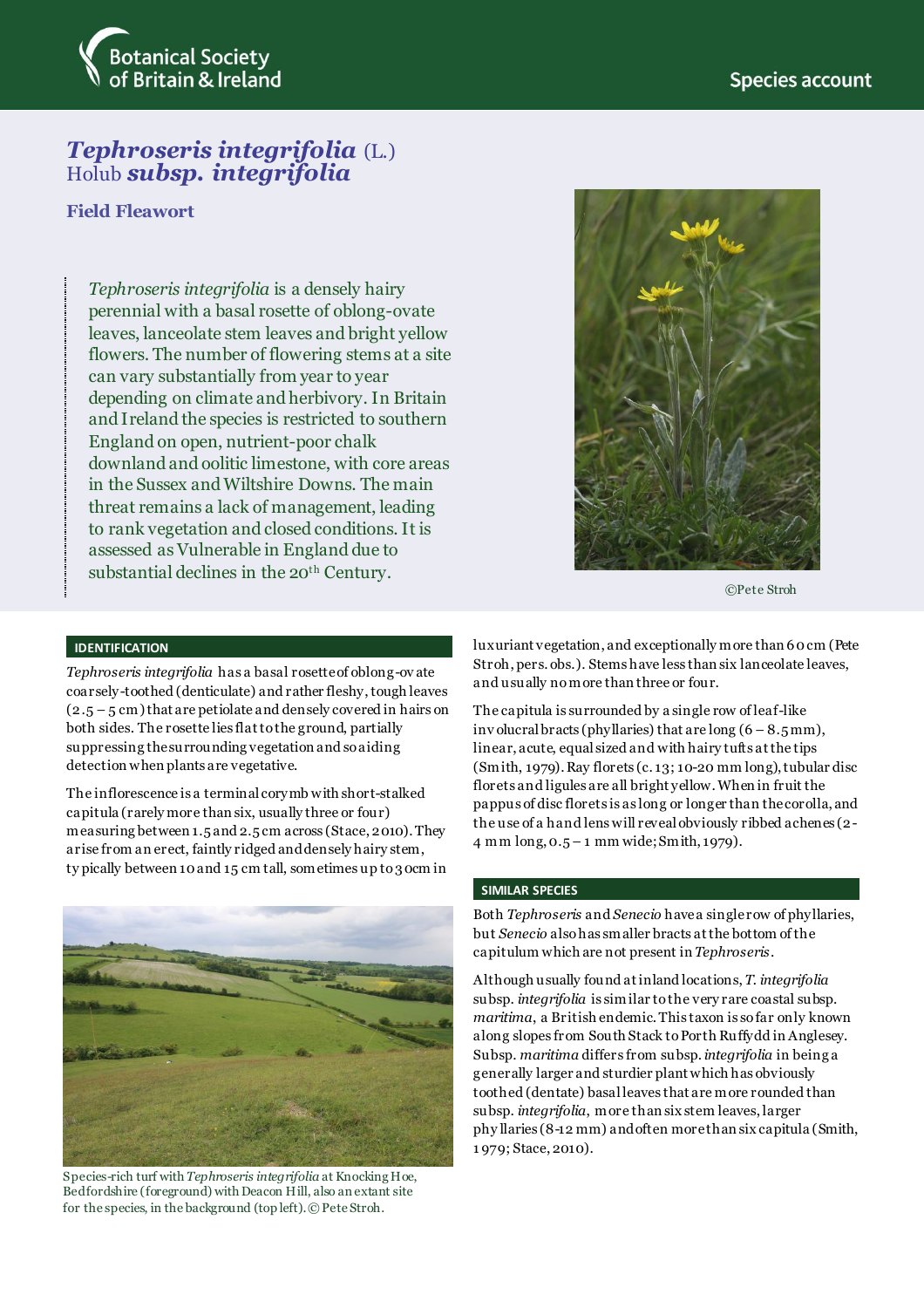## *Tephroseris integrifolia* (L.) Holub *subsp. integrifolia*

#### **HABITATS**

*Tephroseris integrifolia* occurs on shallow rendzina soils ov er chalk and, more rarely, oolitic limestone that have a pH of 7 or abov e (Smith, 1979). Soils also have high calcium carbonate content and are deficient in nitrate and phosphate (Smith, 1 979). Plants tend to favour warm, dry, south-facing sites on unimproved downland, ancient earthworks and track banks.

*Tephroseris integrifolia* is recorded as an associate of two NVC types in Rodwell (1992); CG2 *Festuca ovina – Avenula pratensis* grassland and CG3 *Bromopsis erecta* grassland. It has also been recorded within CG5 *Bromopsis erecta – Brachypodium pinnatum* grassland and coastal CG1 *Festuca ovina – Carlina vulgaris* grassland during surveys for the BSBI Threatened Plants Project (Walker *et al*., in prep.), with common associates including *Briza media, Carex flacca*, *Cirsium acaule, Helianthemum nummularium, Leontodon hispidus, Poterium sanguisorba* and *Thymus polytrichus.* Its preference for thin, nutrient-poor and open habitat means that it also occurs with a number of nationally rare or threatened species, including *Hypochaeris maculata*, *Neottia ustulata* and *Pulsatilla vulgaris.* 

## **BIOGEOGRAPHY**

*Tephroseris integrifolia* s.l. has a circumpolar wide-boreal distribution (Preston & Hill, 1997), scattered across Eurasia from Great Britain to Japan (Smith, 1979) and encompassing Denmark, Sweden, Finland, Estonia, Karelia, Germany, the Swiss Jura, Austria, the Apennines, and suitable habitat in eastern Europe and southern Russia (Rose, 1 994). It is absent from northern France, where its place is taken by the closely



Gr eat Britain and Ireland.

#### related *T. helenitis*.

In Britain *T. integrifolia* subsp*. integrifolia* is confined to the chalk and limestone of southern England, with presence often correlated with the construction of camps and earthworks of the Iron Age (Smith, 1964). Its historical distribution once ranged across 23 vice-counties (VCs), but by 1970 it persisted at just 16 VCs, and this figure currently stands at 1 5 after the confirmed loss of the last remaining East Kent population at Burham Down (Kitchener, 2012). In addition, *T. integrifolia* has suffered considerable retractions in range since 1970 across many of the 15 counties where the species is still present, although core areas across the Sussex and Wiltshire Downs, where it has always been frequent and locally plentiful, appear to be stable.

#### **ECOLOGY**

*Tephroseris integrifolia* is a densely pubescent, rosetteforming, long-lived perennial of open, infertile calcareous grassland, flowering from May to late June. Individual plants have a vertical rootstock (10-12 cm) that bears a single erect flowering stem, although the number of stems produced across a population can vary considerably from year to year (Smith, 1979; Isaksson, 2009). For example, in a demographic study in southern Sweden,Widén (1987) reported that less than 50% of adult plants flowered more than once during a study period of fiv e years. It follows that if the management and habitat appear to be suitable, the failure to detect flowering spikes in any one y ear does not necessarily equate with the loss of a population.

*Tephroseris integrifolia* is capable of producing lateral buds in the axils of basal leaves which later develop into small shoots (ramets), occasionally detaching from the parent plant (Smith, 1979) and producing new leaves the following winter. Howev er, the primary means of reproduction is by seed. Being self-incompatible (Widén, 1993), the species relies on crosspollination for seed production. Its flowers are visited by a wide range of pollen feeding insects including syrphids, muscids, and to a lesser extent bees, beetles and butterflies (Widén, 1993).

The fruits (achenes) ripen and are dispersed via wind (and perhaps also by animals via epizoochory) by mid-summer, usually only a metre or two from the parent plant (Smith, 1 979). Seeds most readily germinate in bare soil during the first autumn after dispersal (Smith, 1964), although in wet summers seeds may germinate immediately. However, plants will not flower until at least the fourth year following establishment (Widén, 1987). Seedling survival has been reported to be limited by drought, overgrazing in the summer months, undergrazing leading to shaded conditions and browsing by snails, slugs and woodlice (Fenner, 1975; Smith, 1 979).

Extant plants die back by early autumn, but overwintering cottony buds persist at ground level and new leaves are formed from these in late winter. Populations can be long-Distribution of Tephroseris integrifolia subsp. integrifolia in *I* ived under a suitable grazing regime, with Widén (1987)